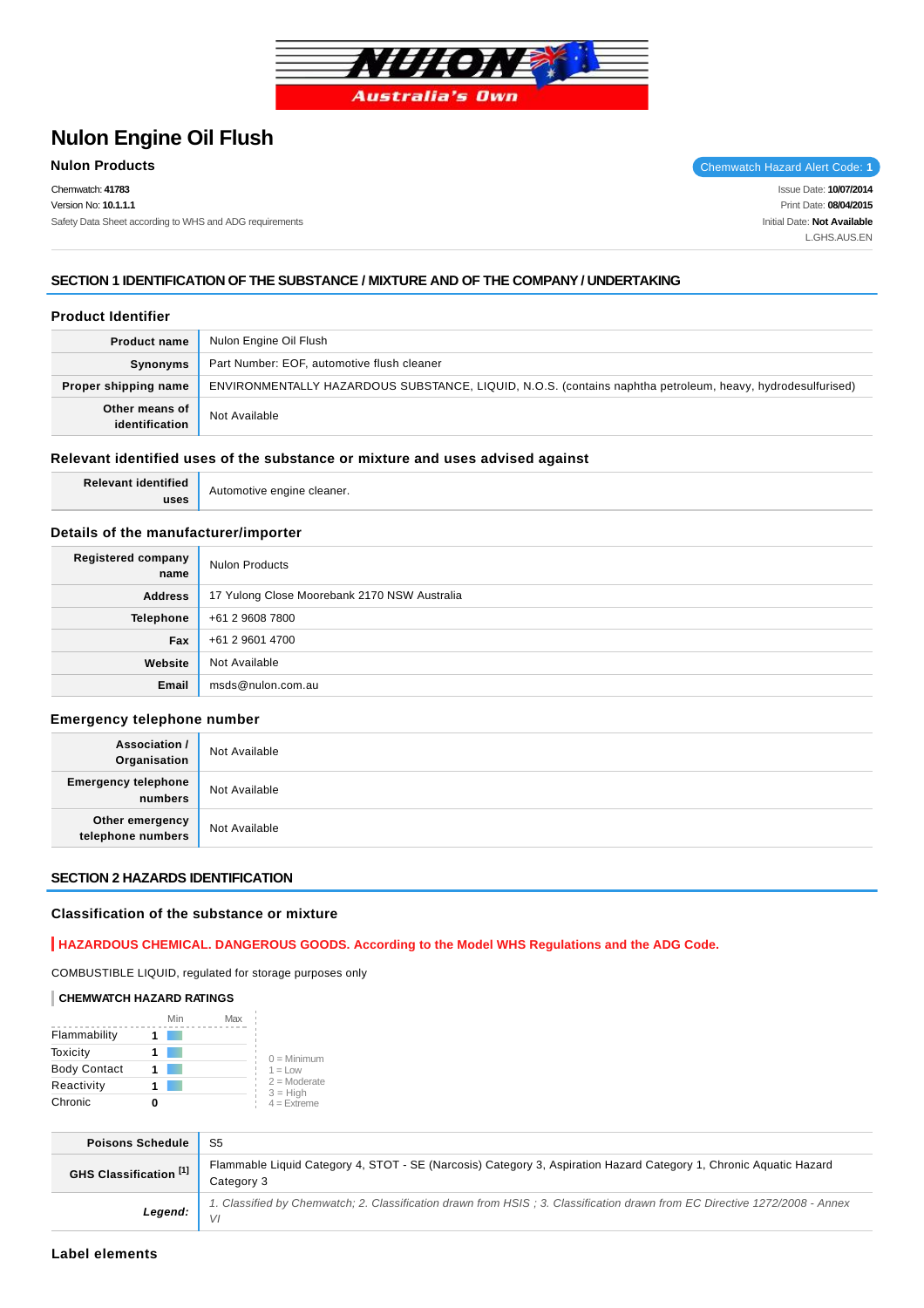

**SIGNAL WORD DANGER**

### **Hazard statement(s)**

| H <sub>227</sub> | Combustible liquid                                    |
|------------------|-------------------------------------------------------|
| H336             | May cause drowsiness or dizziness                     |
| H304             | May be fatal if swallowed and enters airways          |
| H412             | Harmful to aquatic life with long lasting effects     |
| <b>AUH066</b>    | Repeated exposure may cause skin dryness and cracking |

### **Precautionary statement(s) Prevention**

| P210             | Keep away from heat, hot surfaces, sparks, open flames and other ignition sources. No smoking. |  |
|------------------|------------------------------------------------------------------------------------------------|--|
| P271             | Use only outdoors or in a well-ventilated area.                                                |  |
| P <sub>261</sub> | Avoid breathing dust/fume/gas/mist/vapours/spray.                                              |  |
| P273             | Avoid release to the environment.                                                              |  |
| P280             | Wear protective gloves/protective clothing/eye protection/face protection.                     |  |

### **Precautionary statement(s) Response**

| P301+P310 | IF SWALLOWED: Immediately call a POISON CENTER/doctor/physician/first aider        |  |  |
|-----------|------------------------------------------------------------------------------------|--|--|
| P331      | Do NOT induce vomiting.                                                            |  |  |
| P370+P378 | In case of fire: Use alcohol resistant foam or normal protein foam for extinction. |  |  |
| P312      | Call a POISON CENTER/doctor/physician/first aider/if you feel unwell.              |  |  |
| P304+P340 | IF INHALED: Remove person to fresh air and keep comfortable for breathing.         |  |  |

### **Precautionary statement(s) Storage**

| P403+P235 | Store in a well-ventilated place. Keep cool.                     |  |
|-----------|------------------------------------------------------------------|--|
| P405      | Store locked up.                                                 |  |
| P403+P233 | Store in a well-ventilated place. Keep container tightly closed. |  |

### **Precautionary statement(s) Disposal**

**P501** Dispose of contents/container to authorised chemical landfill or if organic to high temperature incineration

### **SECTION 3 COMPOSITION / INFORMATION ON INGREDIENTS**

#### **Substances**

See section below for composition of Mixtures

### **Mixtures**

| <b>CAS No</b> | %[weight] | <b>Name</b>                                     |
|---------------|-----------|-------------------------------------------------|
| 64742-82-1    | $30-60$   | naphtha petroleum, heavy, hydrodesulfurised     |
| 64742-94-5    | $30 - 60$ | solvent naphtha petroleum, heavy aromatic       |
|               |           | NOTE: Manufacturer has supplied full ingredient |
|               |           | information to allow CHEMWATCH assessment.      |
|               |           |                                                 |

NOTE: Manufacturer has supplied full ingredient information to allow CHEMWATCH assessment.

### **SECTION 4 FIRST AID MEASURES**

### **Description of first aid measures**

| <b>Eye Contact</b> | If this product comes in contact with the eyes:<br>▶ Wash out immediately with fresh running water.<br>Ensure complete irrigation of the eye by keeping eyelids apart and away from eye and moving the eyelids by occasionally<br>lifting the upper and lower lids.<br>► Seek medical attention without delay; if pain persists or recurs seek medical attention.<br>► Removal of contact lenses after an eye injury should only be undertaken by skilled personnel. |
|--------------------|----------------------------------------------------------------------------------------------------------------------------------------------------------------------------------------------------------------------------------------------------------------------------------------------------------------------------------------------------------------------------------------------------------------------------------------------------------------------|
|--------------------|----------------------------------------------------------------------------------------------------------------------------------------------------------------------------------------------------------------------------------------------------------------------------------------------------------------------------------------------------------------------------------------------------------------------------------------------------------------------|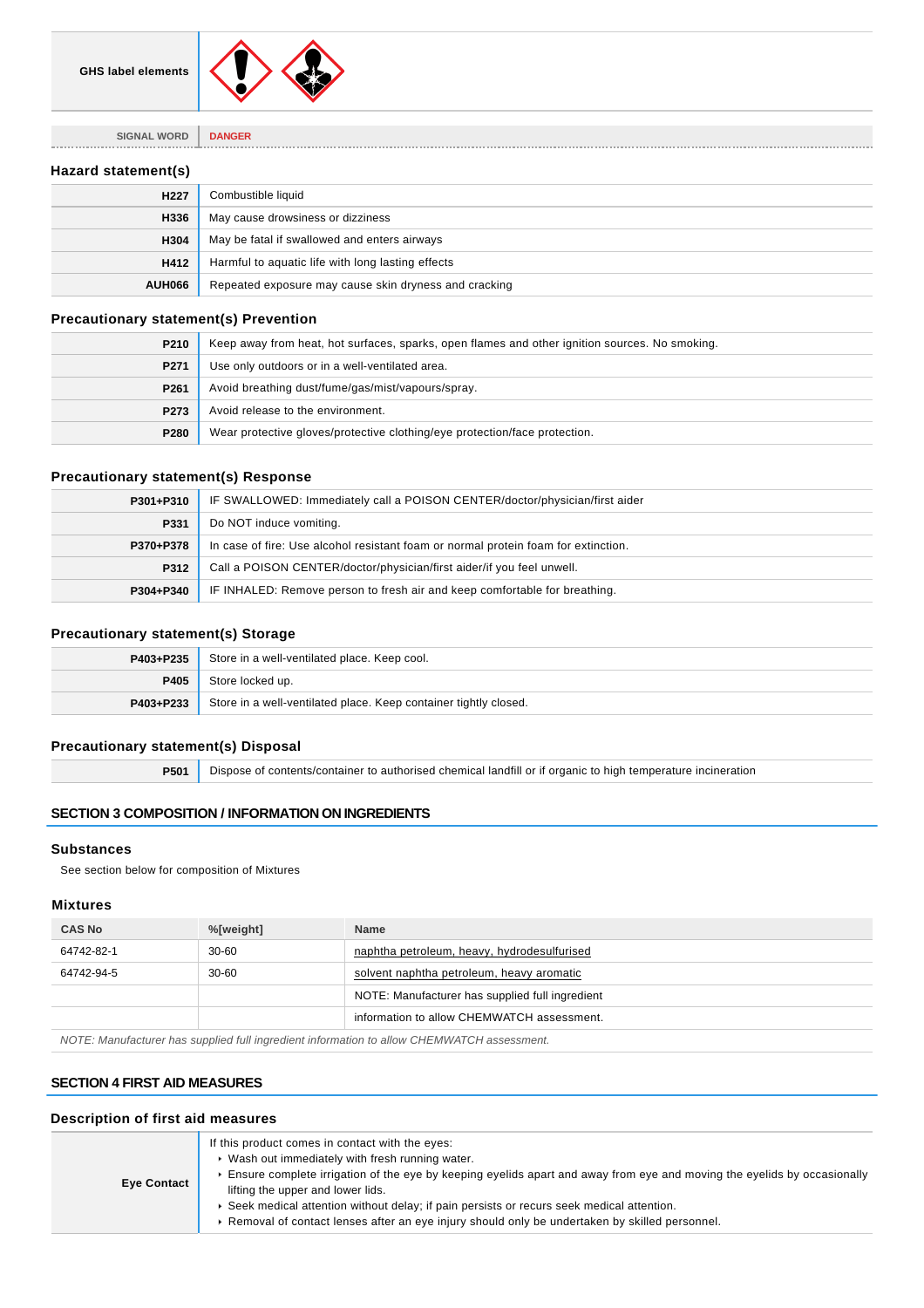| <b>Skin Contact</b> | If skin contact occurs:<br>Immediately remove all contaminated clothing, including footwear.<br>Flush skin and hair with running water (and soap if available).<br>▶ Seek medical attention in event of irritation.                                                                                                                                                                                                                                                                                                                                                                                                                          |
|---------------------|----------------------------------------------------------------------------------------------------------------------------------------------------------------------------------------------------------------------------------------------------------------------------------------------------------------------------------------------------------------------------------------------------------------------------------------------------------------------------------------------------------------------------------------------------------------------------------------------------------------------------------------------|
| <b>Inhalation</b>   | If fumes or combustion products are inhaled remove from contaminated area.<br>Lay patient down. Keep warm and rested.<br>► Prostheses such as false teeth, which may block airway, should be removed, where possible, prior to initiating first aid<br>procedures.<br>► Apply artificial respiration if not breathing, preferably with a demand valve resuscitator, bag-valve mask device, or pocket<br>mask as trained. Perform CPR if necessary.<br>Transport to hospital, or doctor.                                                                                                                                                      |
| Ingestion           | If swallowed do <b>NOT</b> induce vomiting.<br>If vomiting occurs, lean patient forward or place on left side (head-down position, if possible) to maintain open airway and<br>prevent aspiration.<br>• Observe the patient carefully.<br>► Never give liquid to a person showing signs of being sleepy or with reduced awareness; i.e. becoming unconscious.<br>$\triangleright$ Give water to rinse out mouth, then provide liquid slowly and as much as casualty can comfortably drink.<br>▶ Seek medical advice.<br>Avoid giving milk or oils.<br>Avoid giving alcohol.<br>For advice, contact a Poisons Information Centre or a doctor. |

#### **Indication of any immediate medical attention and special treatment needed**

Any material aspirated during vomiting may produce lung injury. Therefore emesis should not be induced mechanically or pharmacologically. Mechanical means should be used if it is considered necessary to evacuate the stomach contents; these include gastric lavage after endotracheal intubation. If spontaneous vomiting has occurred after ingestion, the patient should be monitored for difficult breathing, as adverse effects of aspiration into the lungs may be delayed up to 48 hours.

For acute or short term repeated exposures to xylene:

- Gastro-intestinal absorption is significant with ingestions. For ingestions exceeding 1-2 ml (xylene)/kg, intubation and lavage with cuffed endotracheal tube is recommended. The use of charcoal and cathartics is equivocal.
- Pulmonary absorption is rapid with about 60-65% retained at rest.
- Primary threat to life from ingestion and/or inhalation, is respiratory failure.
- Patients should be quickly evaluated for signs of respiratory distress (e.g. cyanosis, tachypnoea, intercostal retraction, obtundation) and given oxygen. Patients with inadequate tidal volumes or poor arterial blood gases (pO2 < 50 mm Hg or pCO2 > 50 mm Hg) should be intubated.
- Arrhythmias complicate some hydrocarbon ingestion and/or inhalation and electrocardiographic evidence of myocardial injury has been reported; intravenous lines and cardiac monitors should be established in obviously symptomatic patients. The lungs excrete inhaled solvents, so that hyperventilation improves clearance.
- A chest x-ray should be taken immediately after stabilisation of breathing and circulation to document aspiration and detect the presence of pneumothorax.
- Epinephrine (adrenalin) is not recommended for treatment of bronchospasm because of potential myocardial sensitisation to catecholamines. Inhaled cardioselective bronchodilators (e.g. Alupent, Salbutamol) are the preferred agents, with aminophylline a second choice. BIOLOGICAL EXPOSURE INDEX - BEI

These represent the determinants observed in specimens collected from a healthy worker exposed at the Exposure Standard (ES or TLV):

| Determinant                    | Index                | Sampling Time       | Comments |
|--------------------------------|----------------------|---------------------|----------|
| Methylhippu-ric acids in urine | 1.5 gm/gm creatinine | End of shift        |          |
|                                | 2 mg/min             | Last 4 hrs of shift |          |

#### **SECTION 5 FIREFIGHTING MEASURES**

### **Extinguishing media**

| ▶ Water spray or fog.<br>▶ Alcohol stable foam.<br>▶ Dry chemical powder.<br>▶ Carbon dioxide. |
|------------------------------------------------------------------------------------------------|
|------------------------------------------------------------------------------------------------|

### **Special hazards arising from the substrate or mixture**

| <b>Fire Incompatibility</b> | ▶ Avoid contamination with oxidising agents i.e. nitrates, oxidising acids, chlorine bleaches, pool chlorine etc. as ignition may |
|-----------------------------|-----------------------------------------------------------------------------------------------------------------------------------|
|                             | result                                                                                                                            |

#### **Advice for firefighters**

| <b>Fire Fighting</b>         | Alert Fire Brigade and tell them location and nature of hazard.<br>► Wear full body protective clothing with breathing apparatus.<br>▶ Prevent, by any means available, spillage from entering drains or water course.<br>► Use water delivered as a fine spray to control fire and cool adjacent area.<br>Avoid spraying water onto liquid pools.<br>▶ DO NOT approach containers suspected to be hot.<br>► Cool fire exposed containers with water spray from a protected location.<br>If safe to do so, remove containers from path of fire. |
|------------------------------|-------------------------------------------------------------------------------------------------------------------------------------------------------------------------------------------------------------------------------------------------------------------------------------------------------------------------------------------------------------------------------------------------------------------------------------------------------------------------------------------------------------------------------------------------|
| <b>Fire/Explosion Hazard</b> | • Combustible.<br>▶ Slight fire hazard when exposed to heat or flame.<br>► Heating may cause expansion or decomposition leading to violent rupture of containers.                                                                                                                                                                                                                                                                                                                                                                               |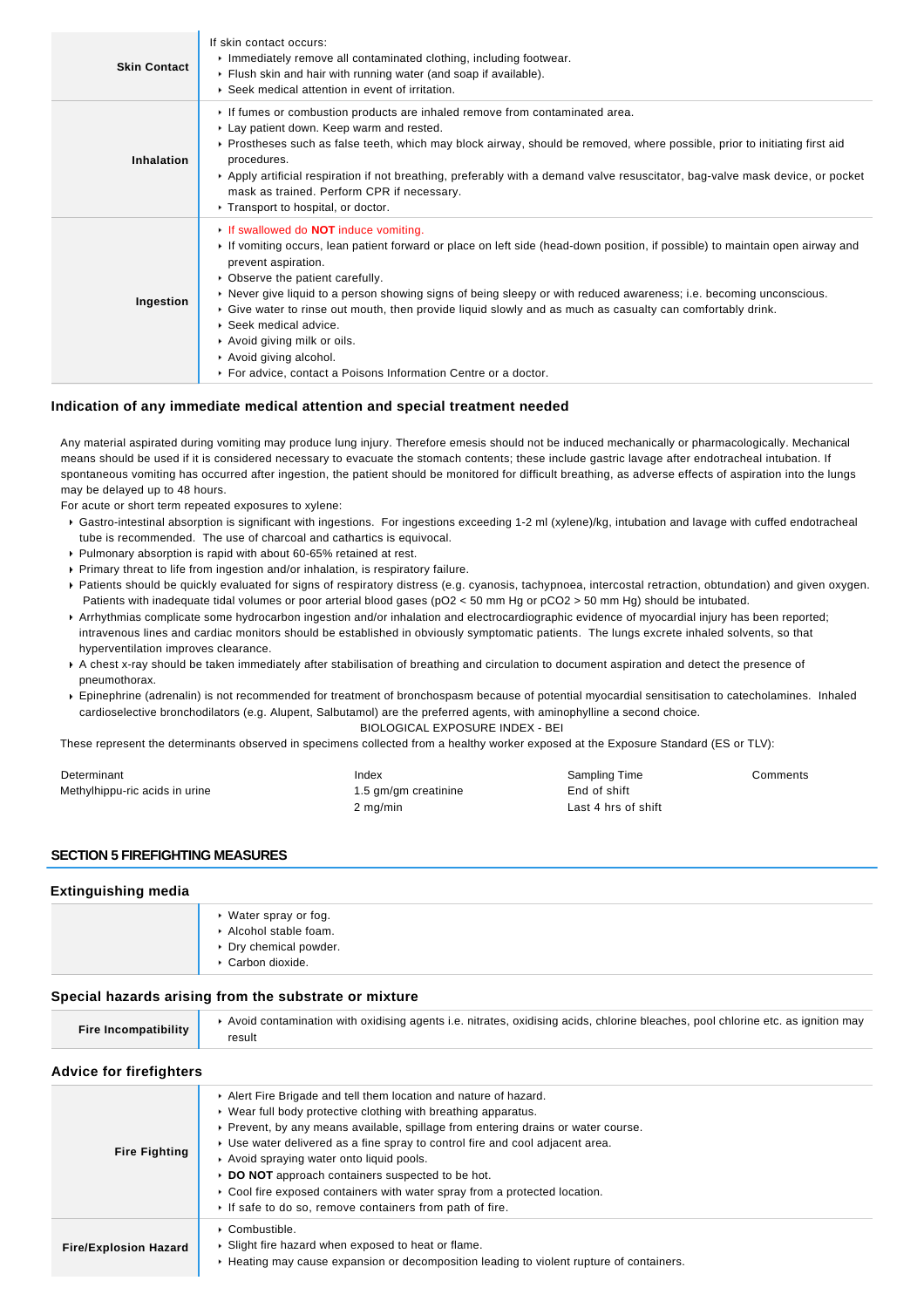| • On combustion, may emit toxic fumes of carbon monoxide (CO).                                                            |
|---------------------------------------------------------------------------------------------------------------------------|
| • May emit acrid smoke.                                                                                                   |
| • Mists containing combustible materials may be explosive.                                                                |
| Combustion products include; carbon dioxide (CO2) sulfur oxides (SOx) other pyrolysis products typical of burning organic |
| materialMay emit poisonous fumes.                                                                                         |

### **SECTION 6 ACCIDENTAL RELEASE MEASURES**

| Personal precautions, protective equipment and emergency procedures         |                                                                                                                                                                                                                                                                                                                                                                                                                                                                                                                                                                                                                                                                                                                                                                                                                           |  |
|-----------------------------------------------------------------------------|---------------------------------------------------------------------------------------------------------------------------------------------------------------------------------------------------------------------------------------------------------------------------------------------------------------------------------------------------------------------------------------------------------------------------------------------------------------------------------------------------------------------------------------------------------------------------------------------------------------------------------------------------------------------------------------------------------------------------------------------------------------------------------------------------------------------------|--|
| <b>Minor Spills</b>                                                         | Environmental hazard - contain spillage.<br>Clean up all spills immediately.<br>Avoid breathing vapours and contact with skin and eyes.<br>► Control personal contact with the substance, by using protective equipment.<br>Contain and absorb spill with sand, earth, inert material or vermiculite.<br>$\cdot$ Wipe up.<br>Place in a suitable, labelled container for waste disposal.                                                                                                                                                                                                                                                                                                                                                                                                                                  |  |
| <b>Major Spills</b>                                                         | Environmental hazard - contain spillage.<br>Moderate hazard.<br>Clear area of personnel and move upwind.<br>Alert Fire Brigade and tell them location and nature of hazard.<br>• Wear breathing apparatus plus protective gloves.<br>▶ Prevent, by any means available, spillage from entering drains or water course.<br>▶ No smoking, naked lights or ignition sources.<br>Increase ventilation.<br>▶ Stop leak if safe to do so.<br>Contain spill with sand, earth or vermiculite.<br>Collect recoverable product into labelled containers for recycling.<br>Absorb remaining product with sand, earth or vermiculite.<br>Collect solid residues and seal in labelled drums for disposal.<br>• Wash area and prevent runoff into drains.<br>If contamination of drains or waterways occurs, advise emergency services. |  |
| Personal Protective Equipment advice is contained in Section 8 of the MSDS. |                                                                                                                                                                                                                                                                                                                                                                                                                                                                                                                                                                                                                                                                                                                                                                                                                           |  |
| <b>SECTION 7 HANDLING AND STORAGE</b>                                       |                                                                                                                                                                                                                                                                                                                                                                                                                                                                                                                                                                                                                                                                                                                                                                                                                           |  |
| <b>Precautions for safe handling</b>                                        |                                                                                                                                                                                                                                                                                                                                                                                                                                                                                                                                                                                                                                                                                                                                                                                                                           |  |
|                                                                             | ► Containers, even those that have been emptied, may contain explosive vapours.<br>▶ Do NOT cut, drill, grind, weld or perform similar operations on or near containers.                                                                                                                                                                                                                                                                                                                                                                                                                                                                                                                                                                                                                                                  |  |

|  | <u>Pointer bay anny ginnay irona or portorini ominiar oporations on or noa</u> |  |  |
|--|--------------------------------------------------------------------------------|--|--|
|  | DO NOT allow clothing wet with material to stay in contact with skin           |  |  |

| Electrostatic discharge may be generated during pumping - this may result in fire. |  |  |
|------------------------------------------------------------------------------------|--|--|
| . Feausa alaatsiaal aastisuitu bu basalise asal esusalise (aastbise) all aauismast |  |  |

|--|

| Example 1 and T elective during pumping in order to avoid generation of electrostatic discharge $\epsilon$ =1 m/sec until fill pipe |
|-------------------------------------------------------------------------------------------------------------------------------------|
| submerged to twice its diameter, then $\leq$ 7 m/sec).                                                                              |

- Avoid splash filling.
- ▶ Do NOT use compressed air for filling discharging or handling operations.
- Avoid all personal contact, including inhalation.
- Wear protective clothing when risk of exposure occurs.
- Use in a well-ventilated area.
- **Safe handling** Prevent concentration in hollows and sumps.
	- **DO NOT** enter confined spaces until atmosphere has been checked.
	- Avoid smoking, naked lights or ignition sources.
	- Avoid contact with incompatible materials.
	- When handling, **DO NOT** eat, drink or smoke.
	- $\blacktriangleright$  Keep containers securely sealed when not in use.
	- Avoid physical damage to containers.
	- Always wash hands with soap and water after handling.
	- ▶ Work clothes should be laundered separately.
	- Use good occupational work practice.
		- Observe manufacturer's storage and handling recommendations contained within this MSDS.
	- Atmosphere should be regularly checked against established exposure standards to ensure safe working conditions.
	- Store in original containers.
	- $\blacktriangleright$  Keep containers securely sealed.
- **Other information** Store in a cool, dry, well-ventilated area.
	- Store away from incompatible materials and foodstuff containers.
		- Protect containers against physical damage and check regularly for leaks.
		- Observe manufacturer's storage and handling recommendations contained within this MSDS.

## **Conditions for safe storage, including any incompatibilities**

|                    | $\blacktriangleright$ Metal can or drum                          |
|--------------------|------------------------------------------------------------------|
| Suitable container | ▶ Packaging as recommended by manufacturer.                      |
|                    | ▶ Check all containers are clearly labelled and free from leaks. |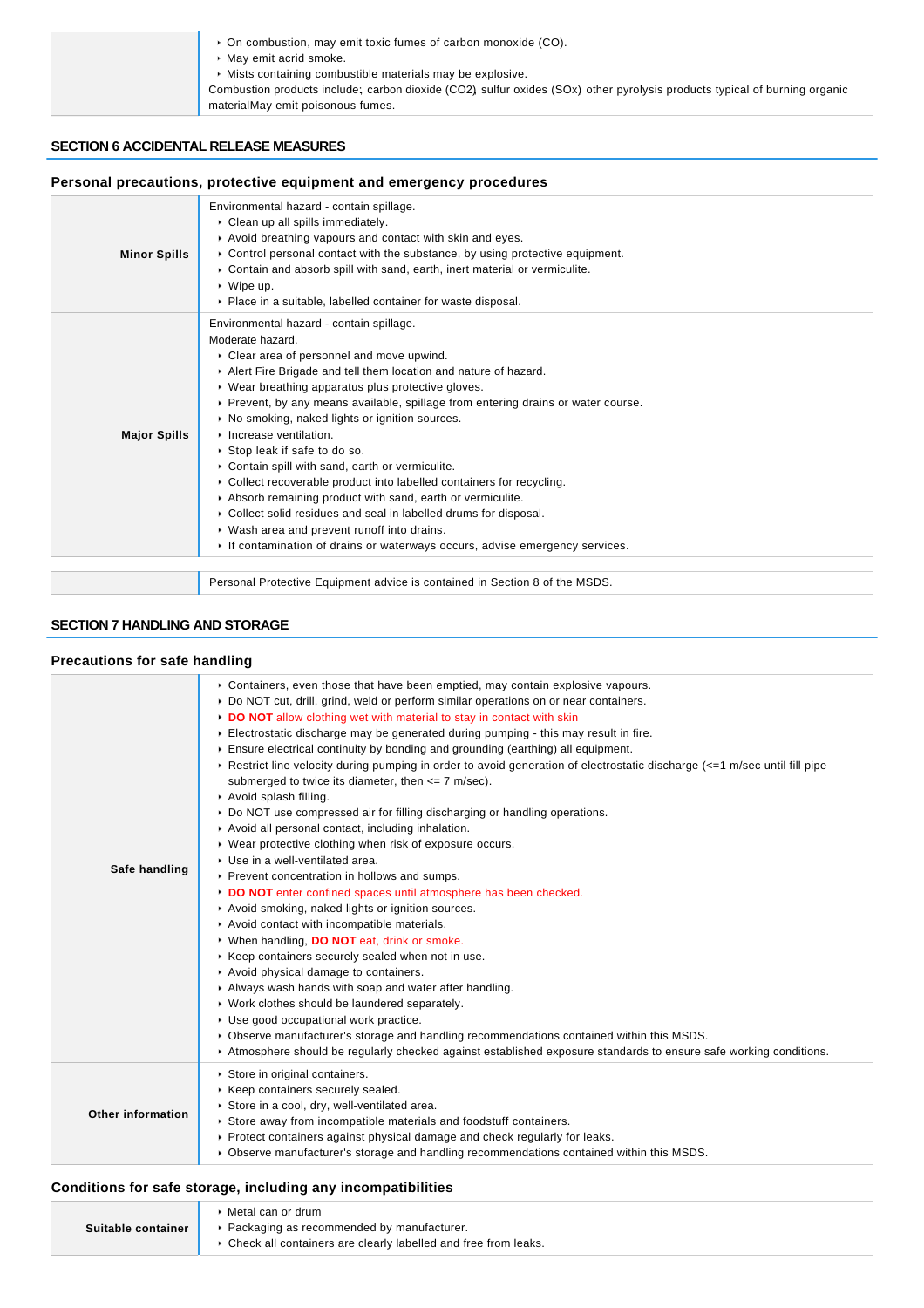#### **SECTION 8 EXPOSURE CONTROLS / PERSONAL PROTECTION**

#### **Control parameters**

#### **OCCUPATIONAL EXPOSURE LIMITS (OEL)**

#### **INGREDIENT DATA**

| <b>Source</b>      | Ingredient                | <b>Material</b><br>name | <b>TWA</b> | <b>STEL</b> | Peak      | <b>Notes</b> |
|--------------------|---------------------------|-------------------------|------------|-------------|-----------|--------------|
| Australia Exposure | naphtha petroleum, heavy, | White spirits           | 790        | Not         | Not       | Not          |
| <b>Standards</b>   | hydrodesulfurised         |                         | ma/m3      | Available   | Available | Available    |

#### **EMERGENCY LIMITS**

| Ingredient                                        | <b>Material name</b>                                                      | TEEL-1    | TEEL-2  | TEEL-3    |
|---------------------------------------------------|---------------------------------------------------------------------------|-----------|---------|-----------|
| naphtha petroleum,<br>heavy,<br>hydrodesulfurised | Stoddard solvent; (Mineral spirits, 85% nonane and 15% trimethyl benzene) | $100$ ppm | 350 ppm | 29500 ppm |

| Ingredient                                        | <b>Original IDLH</b> | <b>Revised IDLH</b> |
|---------------------------------------------------|----------------------|---------------------|
| naphtha petroleum,<br>heavy,<br>hydrodesulfurised | 29,500 mg/m3         | 20,000 mg/m3        |
| solvent naphtha<br>petroleum, heavy<br>aromatic   | Not Available        | Not Available       |

#### **MATERIAL DATA**

NOTE P: The classification as a carcinogen need not apply if it can be shown that the substance contains less than 0.01% w/w benzene (EINECS No 200-753-7). Note E shall also apply when the substance is classified as a carcinogen. This note applies only to certain complex oil-derived substances in Annex VI.

European Union (EU) List of harmonised classification and labelling hazardous substances, Table 3.1, Annex VI, Regulation (EC) No 1272/2008 (CLP) - up to the latest ATP

NOTE M: The classification as a carcinogen need not apply if it can be shown that the substance contains less than 0.005% w/w benzo[a]pyrene (EINECS No 200-028-5). This note applies only to certain complex oil-derived substances in Annex IV.

European Union (EU) List of harmonised classification and labelling hazardous substances, Table 3.1, Annex VI, Regulation (EC) No 1272/2008 (CLP) - up to the latest ATP

#### **Exposure controls**

| Appropriate<br>engineering controls | Engineering controls are used to remove a hazard or place a barrier between the worker and the hazard. Well-designed<br>engineering controls can be highly effective in protecting workers and will typically be independent of worker interactions to<br>provide this high level of protection.<br>The basic types of engineering controls are:<br>Process controls which involve changing the way a job activity or process is done to reduce the risk.<br>Enclosure and/or isolation of emission source which keeps a selected hazard "physically" away from the worker and<br>ventilation that strategically "adds" and "removes" air in the work environment. Ventilation can remove or dilute an air<br>contaminant if designed properly. The design of a ventilation system must match the particular process and chemical or<br>contaminant in use.<br>Employers may need to use multiple types of controls to prevent employee overexposure.<br>General exhaust is adequate under normal operating conditions. Local exhaust ventilation may be required in special<br>circumstances. If risk of overexposure exists, wear approved respirator. Supplied-air type respirator may be required in<br>special circumstances. Correct fit is essential to ensure adequate protection. Provide adequate ventilation in warehouses and<br>enclosed storage areas. Air contaminants generated in the workplace possess varying "escape" velocities which, in turn,<br>determine the "capture velocities" of fresh circulating air required to effectively remove the contaminant. |  |                                      |                                       |
|-------------------------------------|-------------------------------------------------------------------------------------------------------------------------------------------------------------------------------------------------------------------------------------------------------------------------------------------------------------------------------------------------------------------------------------------------------------------------------------------------------------------------------------------------------------------------------------------------------------------------------------------------------------------------------------------------------------------------------------------------------------------------------------------------------------------------------------------------------------------------------------------------------------------------------------------------------------------------------------------------------------------------------------------------------------------------------------------------------------------------------------------------------------------------------------------------------------------------------------------------------------------------------------------------------------------------------------------------------------------------------------------------------------------------------------------------------------------------------------------------------------------------------------------------------------------------------------------------------------------------------------|--|--------------------------------------|---------------------------------------|
|                                     | Type of Contaminant:                                                                                                                                                                                                                                                                                                                                                                                                                                                                                                                                                                                                                                                                                                                                                                                                                                                                                                                                                                                                                                                                                                                                                                                                                                                                                                                                                                                                                                                                                                                                                                |  |                                      | Air Speed:                            |
|                                     | solvent, vapours, degreasing etc., evaporating from tank (in still air).                                                                                                                                                                                                                                                                                                                                                                                                                                                                                                                                                                                                                                                                                                                                                                                                                                                                                                                                                                                                                                                                                                                                                                                                                                                                                                                                                                                                                                                                                                            |  |                                      | $0.25 - 0.5$ m/s<br>$(50-100)$ f/min) |
|                                     | aerosols, fumes from pouring operations, intermittent container filling, low speed conveyer transfers,<br>welding, spray drift, plating acid fumes, pickling (released at low velocity into zone of active<br>generation)                                                                                                                                                                                                                                                                                                                                                                                                                                                                                                                                                                                                                                                                                                                                                                                                                                                                                                                                                                                                                                                                                                                                                                                                                                                                                                                                                           |  | $0.5 - 1$ m/s<br>$(100-200)$ f/min.) |                                       |
|                                     | direct spray, spray painting in shallow booths, drum filling, conveyer loading, crusher dusts, gas<br>discharge (active generation into zone of rapid air motion)                                                                                                                                                                                                                                                                                                                                                                                                                                                                                                                                                                                                                                                                                                                                                                                                                                                                                                                                                                                                                                                                                                                                                                                                                                                                                                                                                                                                                   |  | $1 - 2.5$ m/s<br>(200-500 f/min.)    |                                       |
|                                     | grinding, abrasive blasting, tumbling, high speed wheel generated dusts (released at high initial velocity<br>into zone of very high rapid air motion)                                                                                                                                                                                                                                                                                                                                                                                                                                                                                                                                                                                                                                                                                                                                                                                                                                                                                                                                                                                                                                                                                                                                                                                                                                                                                                                                                                                                                              |  |                                      | $2.5 - 10$ m/s<br>(500-2000 f/min.)   |
|                                     | Within each range the appropriate value depends on:                                                                                                                                                                                                                                                                                                                                                                                                                                                                                                                                                                                                                                                                                                                                                                                                                                                                                                                                                                                                                                                                                                                                                                                                                                                                                                                                                                                                                                                                                                                                 |  |                                      |                                       |
|                                     | Lower end of the range                                                                                                                                                                                                                                                                                                                                                                                                                                                                                                                                                                                                                                                                                                                                                                                                                                                                                                                                                                                                                                                                                                                                                                                                                                                                                                                                                                                                                                                                                                                                                              |  | Upper end of the range               |                                       |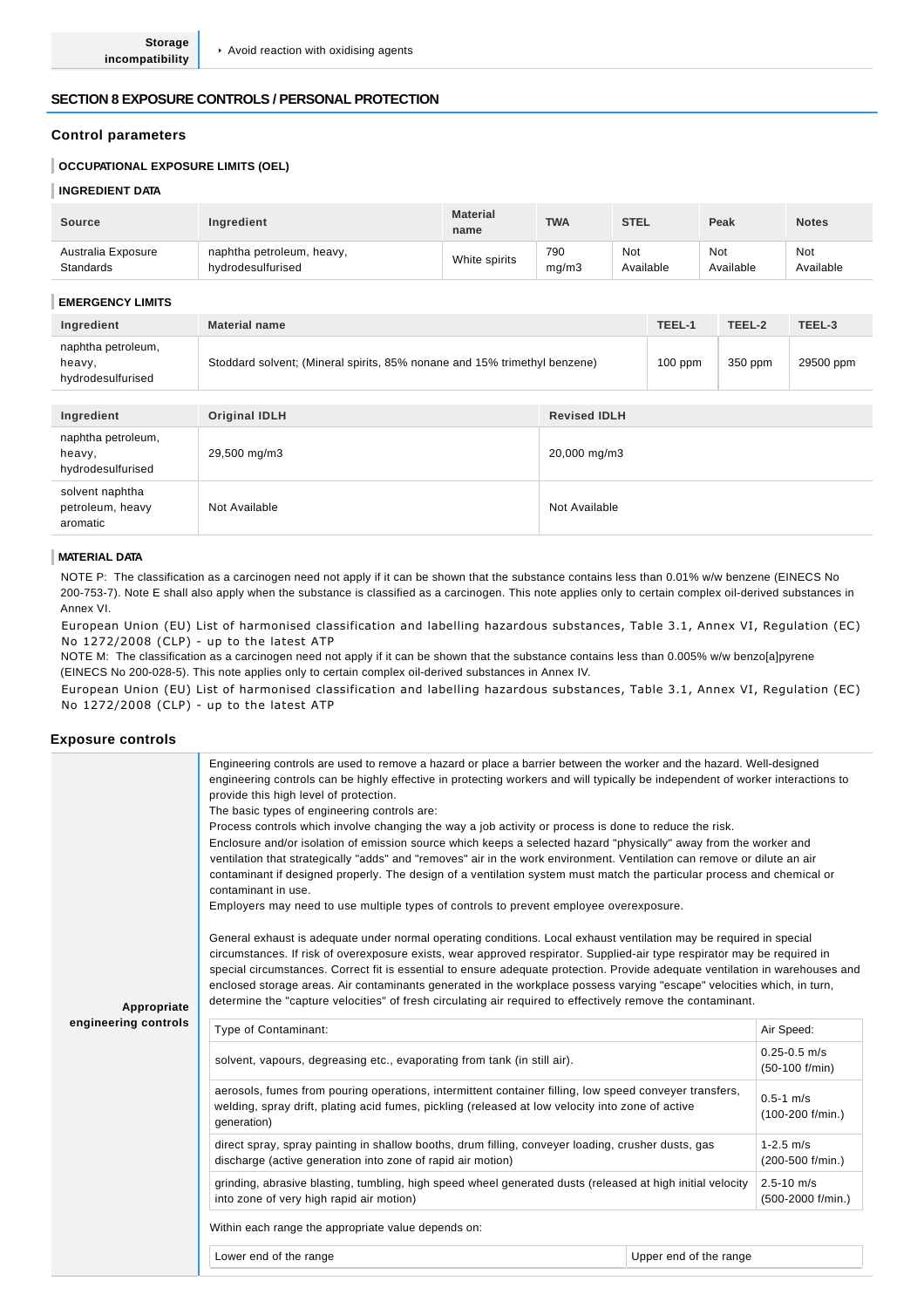|                              | 1: Room air currents minimal or favourable to capture                                                                                                                                                                                                                                                                                                                                                                                                                                                                                                                                                                                                                                                                                                                                                                                                                                                                                                                                                                                                                                                                                                                                                                                                                                                                                                                                                                                                                                                                                                                                                                                                                                                                                                                                                                                                              | 1: Disturbing room air currents  |
|------------------------------|--------------------------------------------------------------------------------------------------------------------------------------------------------------------------------------------------------------------------------------------------------------------------------------------------------------------------------------------------------------------------------------------------------------------------------------------------------------------------------------------------------------------------------------------------------------------------------------------------------------------------------------------------------------------------------------------------------------------------------------------------------------------------------------------------------------------------------------------------------------------------------------------------------------------------------------------------------------------------------------------------------------------------------------------------------------------------------------------------------------------------------------------------------------------------------------------------------------------------------------------------------------------------------------------------------------------------------------------------------------------------------------------------------------------------------------------------------------------------------------------------------------------------------------------------------------------------------------------------------------------------------------------------------------------------------------------------------------------------------------------------------------------------------------------------------------------------------------------------------------------|----------------------------------|
|                              | 2: Contaminants of low toxicity or of nuisance value only.                                                                                                                                                                                                                                                                                                                                                                                                                                                                                                                                                                                                                                                                                                                                                                                                                                                                                                                                                                                                                                                                                                                                                                                                                                                                                                                                                                                                                                                                                                                                                                                                                                                                                                                                                                                                         | 2: Contaminants of high toxicity |
|                              | 3: Intermittent, low production.                                                                                                                                                                                                                                                                                                                                                                                                                                                                                                                                                                                                                                                                                                                                                                                                                                                                                                                                                                                                                                                                                                                                                                                                                                                                                                                                                                                                                                                                                                                                                                                                                                                                                                                                                                                                                                   | 3: High production, heavy use    |
|                              | 4: Large hood or large air mass in motion                                                                                                                                                                                                                                                                                                                                                                                                                                                                                                                                                                                                                                                                                                                                                                                                                                                                                                                                                                                                                                                                                                                                                                                                                                                                                                                                                                                                                                                                                                                                                                                                                                                                                                                                                                                                                          | 4: Small hood-local control only |
|                              | Simple theory shows that air velocity falls rapidly with distance away from the opening of a simple extraction pipe. Velocity<br>generally decreases with the square of distance from the extraction point (in simple cases). Therefore the air speed at the<br>extraction point should be adjusted, accordingly, after reference to distance from the contaminating source. The air velocity<br>at the extraction fan, for example, should be a minimum of 1-2 m/s (200-400 f/min) for extraction of solvents generated in a<br>tank 2 meters distant from the extraction point. Other mechanical considerations, producing performance deficits within the<br>extraction apparatus, make it essential that theoretical air velocities are multiplied by factors of 10 or more when extraction<br>systems are installed or used.                                                                                                                                                                                                                                                                                                                                                                                                                                                                                                                                                                                                                                                                                                                                                                                                                                                                                                                                                                                                                                  |                                  |
| <b>Personal protection</b>   |                                                                                                                                                                                                                                                                                                                                                                                                                                                                                                                                                                                                                                                                                                                                                                                                                                                                                                                                                                                                                                                                                                                                                                                                                                                                                                                                                                                                                                                                                                                                                                                                                                                                                                                                                                                                                                                                    |                                  |
| Eye and face<br>protection   | Safety glasses with side shields.<br>▶ Chemical goggles.<br>▶ Contact lenses may pose a special hazard; soft contact lenses may absorb and concentrate irritants. A written policy<br>document, describing the wearing of lenses or restrictions on use, should be created for each workplace or task. This should<br>include a review of lens absorption and adsorption for the class of chemicals in use and an account of injury experience.<br>Medical and first-aid personnel should be trained in their removal and suitable equipment should be readily available. In the<br>event of chemical exposure, begin eye irrigation immediately and remove contact lens as soon as practicable. Lens should<br>be removed at the first signs of eye redness or irritation - lens should be removed in a clean environment only after<br>workers have washed hands thoroughly. [CDC NIOSH Current Intelligence Bulletin 59], [AS/NZS 1336 or national<br>equivalent]                                                                                                                                                                                                                                                                                                                                                                                                                                                                                                                                                                                                                                                                                                                                                                                                                                                                                               |                                  |
| <b>Skin protection</b>       | See Hand protection below                                                                                                                                                                                                                                                                                                                                                                                                                                                                                                                                                                                                                                                                                                                                                                                                                                                                                                                                                                                                                                                                                                                                                                                                                                                                                                                                                                                                                                                                                                                                                                                                                                                                                                                                                                                                                                          |                                  |
| <b>Hands/feet protection</b> | ▶ Wear chemical protective gloves, e.g. PVC.<br>▶ Wear safety footwear or safety gumboots, e.g. Rubber<br>The selection of suitable gloves does not only depend on the material, but also on further marks of quality which vary from<br>manufacturer to manufacturer. Where the chemical is a preparation of several substances, the resistance of the glove<br>material can not be calculated in advance and has therefore to be checked prior to the application.<br>The exact break through time for substances has to be obtained from the manufacturer of the protective gloves and has to<br>be observed when making a final choice.<br>Suitability and durability of glove type is dependent on usage. Important factors in the selection of gloves include:<br>$\cdot$ frequency and duration of contact,<br>• chemical resistance of glove material,<br>▶ glove thickness and<br>$\cdot$ dexterity<br>Select gloves tested to a relevant standard (e.g. Europe EN 374, US F739, AS/NZS 2161.1 or national equivalent).<br>► When prolonged or frequently repeated contact may occur, a glove with a protection class of 5 or higher (breakthrough time<br>greater than 240 minutes according to EN 374, AS/NZS 2161.10.1 or national equivalent) is recommended.<br>• When only brief contact is expected, a glove with a protection class of 3 or higher (breakthrough time greater than 60<br>minutes according to EN 374, AS/NZS 2161.10.1 or national equivalent) is recommended.<br>Some glove polymer types are less affected by movement and this should be taken into account when considering gloves<br>for long-term use.<br>Contaminated gloves should be replaced.<br>Gloves must only be worn on clean hands. After using gloves, hands should be washed and dried thoroughly. Application of a<br>non-perfumed moisturiser is recommended. |                                  |
| <b>Body protection</b>       | See Other protection below                                                                                                                                                                                                                                                                                                                                                                                                                                                                                                                                                                                                                                                                                                                                                                                                                                                                                                                                                                                                                                                                                                                                                                                                                                                                                                                                                                                                                                                                                                                                                                                                                                                                                                                                                                                                                                         |                                  |
| Other protection             | • Overalls.<br>▶ P.V.C. apron.<br>▶ Barrier cream.<br>▶ Skin cleansing cream.<br>▶ Eye wash unit.                                                                                                                                                                                                                                                                                                                                                                                                                                                                                                                                                                                                                                                                                                                                                                                                                                                                                                                                                                                                                                                                                                                                                                                                                                                                                                                                                                                                                                                                                                                                                                                                                                                                                                                                                                  |                                  |
| <b>Thermal hazards</b>       | Not Available                                                                                                                                                                                                                                                                                                                                                                                                                                                                                                                                                                                                                                                                                                                                                                                                                                                                                                                                                                                                                                                                                                                                                                                                                                                                                                                                                                                                                                                                                                                                                                                                                                                                                                                                                                                                                                                      |                                  |

### **Recommended material(s)**

#### **GLOVE SELECTION INDEX**

Glove selection is based on a modified presentation of the:

 **"Forsberg Clothing Performance Index".**

 The effect(s) of the following substance(s) are taken into account in the **computer-generated** selection:

Nulon Engine Oil Flush Not Available

|  | <b>Material</b> |  |
|--|-----------------|--|
|--|-----------------|--|

\* CPI - Chemwatch Performance Index

A: Best Selection

B: Satisfactory; may degrade after 4 hours continuous immersion

C: Poor to Dangerous Choice for other than short term immersion

**NOTE**: As a series of factors will influence the actual performance of the

### **Respiratory protection**

Type A-P Filter of sufficient capacity. (AS/NZS 1716 & 1715, EN 143:2000 & 149:2001, ANSI Z88 or national equivalent)

Where the concentration of gas/particulates in the breathing zone, approaches or exceeds the "Exposure Standard" (or ES), respiratory protection is required.

Degree of protection varies with both face-piece and Class of filter; the nature of protection varies with Type of filter.

| Required<br><b>Minimum</b><br><b>Protection Factor</b> | Half-Face<br>Respirator | <b>Full-Face</b><br>Respirator | <b>Powered Air</b><br>Respirator |
|--------------------------------------------------------|-------------------------|--------------------------------|----------------------------------|
| up to $10 \times ES$                                   | A-AUS P3                |                                | A-PAPR-AUS /<br>Class 1 P3       |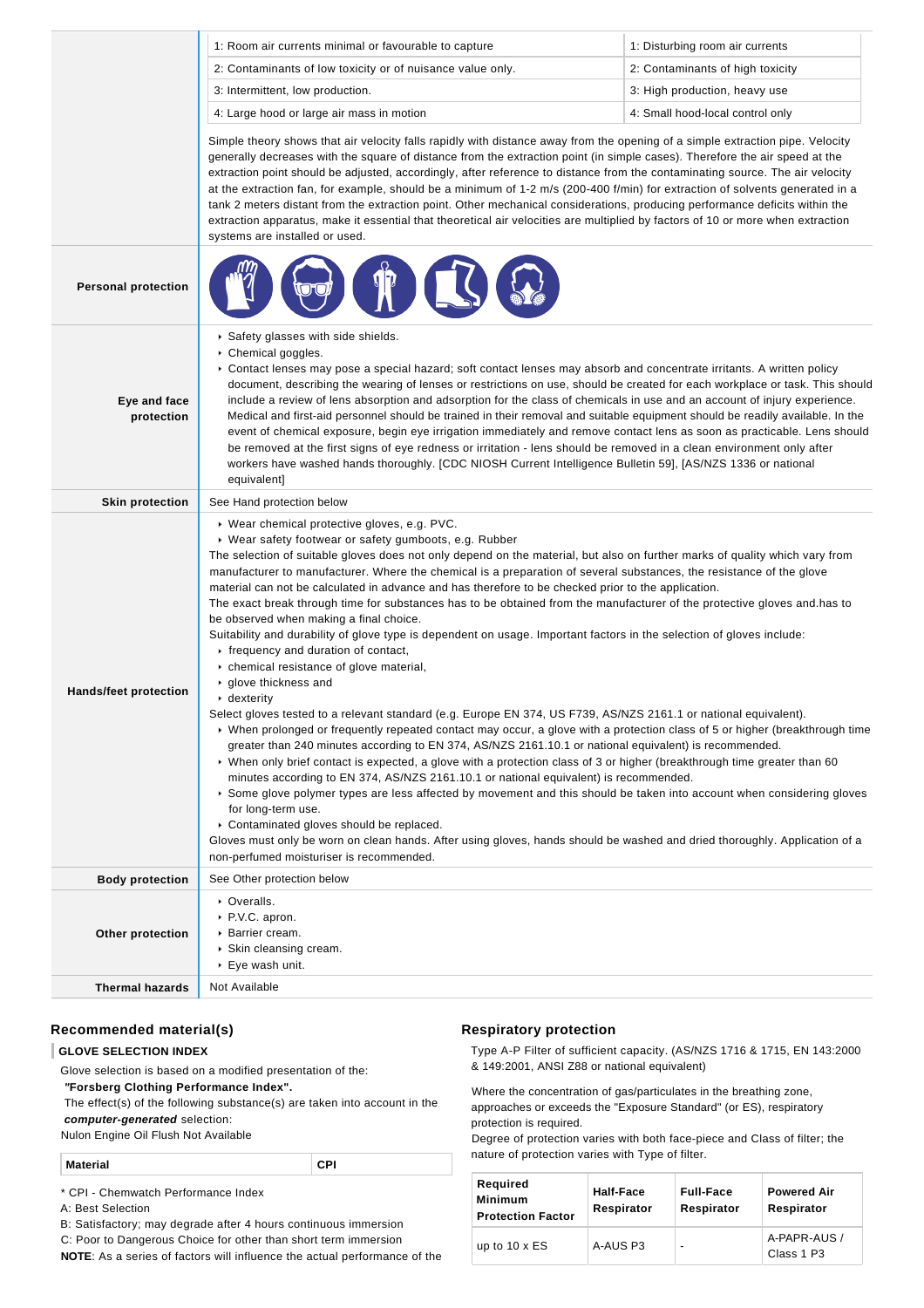glove, a final selection must be based on detailed observation. - \* Where the glove is to be used on a short term, casual or infrequent basis, factors such as "feel" or convenience (e.g. disposability), may dictate a choice of gloves which might otherwise be unsuitable following long-term or frequent use. A qualified practitioner should be consulted.

| up to $50 \times ES$  | $\overline{\phantom{0}}$ | A-AUS / Class<br>1 P3 | -                   |
|-----------------------|--------------------------|-----------------------|---------------------|
| up to $100 \times ES$ | $\overline{\phantom{0}}$ | A-2 P3                | A-PAPR-2 P3 $\land$ |

#### ^ - Full-face

A(All classes) = Organic vapours, B AUS or B1 = Acid gasses, B2 = Acid gas or hydrogen cyanide(HCN), B3 = Acid gas or hydrogen cyanide(HCN),  $E =$  Sulfur dioxide(SO2), G = Agricultural chemicals, K = Ammonia(NH3),  $Hg =$  Mercury, NO = Oxides of nitrogen, MB = Methyl bromide, AX = Low boiling point organic compounds(below 65 degC)

#### **SECTION 9 PHYSICAL AND CHEMICAL PROPERTIES**

### **Information on basic physical and chemical properties**

**Appearance** Dark liquid with a strong odour; not miscible with water.

| <b>Physical state</b>                           | Liquid         | <b>Relative density</b><br>(Water = $1$ )                                     | $0.82$ (approx.) |
|-------------------------------------------------|----------------|-------------------------------------------------------------------------------|------------------|
| Odour                                           | Not Available  | <b>Partition coefficient</b><br>n-octanol / water                             | Not Available    |
| <b>Odour threshold</b>                          | Not Available  | Auto-ignition<br>temperature (°C)                                             | $228$ (approx.)  |
| pH (as supplied)                                | Not Applicable | Decomposition<br>temperature                                                  | Not Available    |
| Melting point /<br>freezing point (°C)          | Not Available  | Viscosity (cSt)                                                               | Not Available    |
| Initial boiling point<br>and boiling range (°C) | >150           | Molecular weight<br>(g/mol)                                                   | Not Applicable   |
| Flash point (°C)                                | >65            | <b>Taste</b>                                                                  | Not Available    |
| <b>Evaporation rate</b>                         | Not Available  | <b>Explosive properties</b>                                                   | Not Available    |
| Flammability                                    | Combustible.   | <b>Oxidising properties</b>                                                   | Not Available    |
| <b>Upper Explosive Limit</b><br>(%)             | Not Available  | <b>Surface Tension</b><br>(dyn/cm or mN/m)                                    | Not Available    |
| <b>Lower Explosive Limit</b><br>(%)             | Not Available  | <b>Volatile Component</b><br>$(% \mathcal{L}^{\prime }\mathcal{N}^{\prime })$ | Not Available    |
| Vapour pressure (kPa)                           | Negligible     | Gas group                                                                     | Not Available    |
| Solubility in water<br>(g/L)                    | Immiscible     | pH as a solution (1%)                                                         | Not Applicable   |
| Vapour density (Air =<br>1)                     | >1             | VOC g/L                                                                       | Not Available    |

#### **SECTION 10 STABILITY AND REACTIVITY**

| Reactivity                                    | See section 7                                                                                                                        |
|-----------------------------------------------|--------------------------------------------------------------------------------------------------------------------------------------|
| <b>Chemical stability</b>                     | • Unstable in the presence of incompatible materials.<br>▶ Product is considered stable.<br>Hazardous polymerisation will not occur. |
| Possibility of<br>hazardous reactions         | See section 7                                                                                                                        |
| <b>Conditions to avoid</b>                    | See section 7                                                                                                                        |
| Incompatible materials                        | See section 7                                                                                                                        |
| <b>Hazardous</b><br>decomposition<br>products | See section 5                                                                                                                        |

#### **SECTION 11 TOXICOLOGICAL INFORMATION**

#### **Information on toxicological effects**

|         | Inhalation of vapours may cause drowsiness and dizziness. This may be accompanied by narcosis, reduced alertness, loss<br>of reflexes, lack of coordination and vertigo.                                                                                                                                                                                                                                                                                                                                                                                                                                   |
|---------|------------------------------------------------------------------------------------------------------------------------------------------------------------------------------------------------------------------------------------------------------------------------------------------------------------------------------------------------------------------------------------------------------------------------------------------------------------------------------------------------------------------------------------------------------------------------------------------------------------|
| Inhaled | High inhaled concentrations of mixed hydrocarbons may produce narcosis characterised by nausea, vomiting and<br>lightheadedness. Inhalation of aerosols may produce severe pulmonary oedema, pneumonitis and pulmonary haemorrhage.<br>Inhalation of petroleum hydrocarbons consisting substantially of low molecular weight species (typically C2-C12) may<br>produce irritation of mucous membranes, incoordination, giddiness, nausea, vertigo, confusion, headache, appetite loss,<br>drowsiness, tremors and anaesthetic stupor. Massive exposures may produce central nervous system depression with |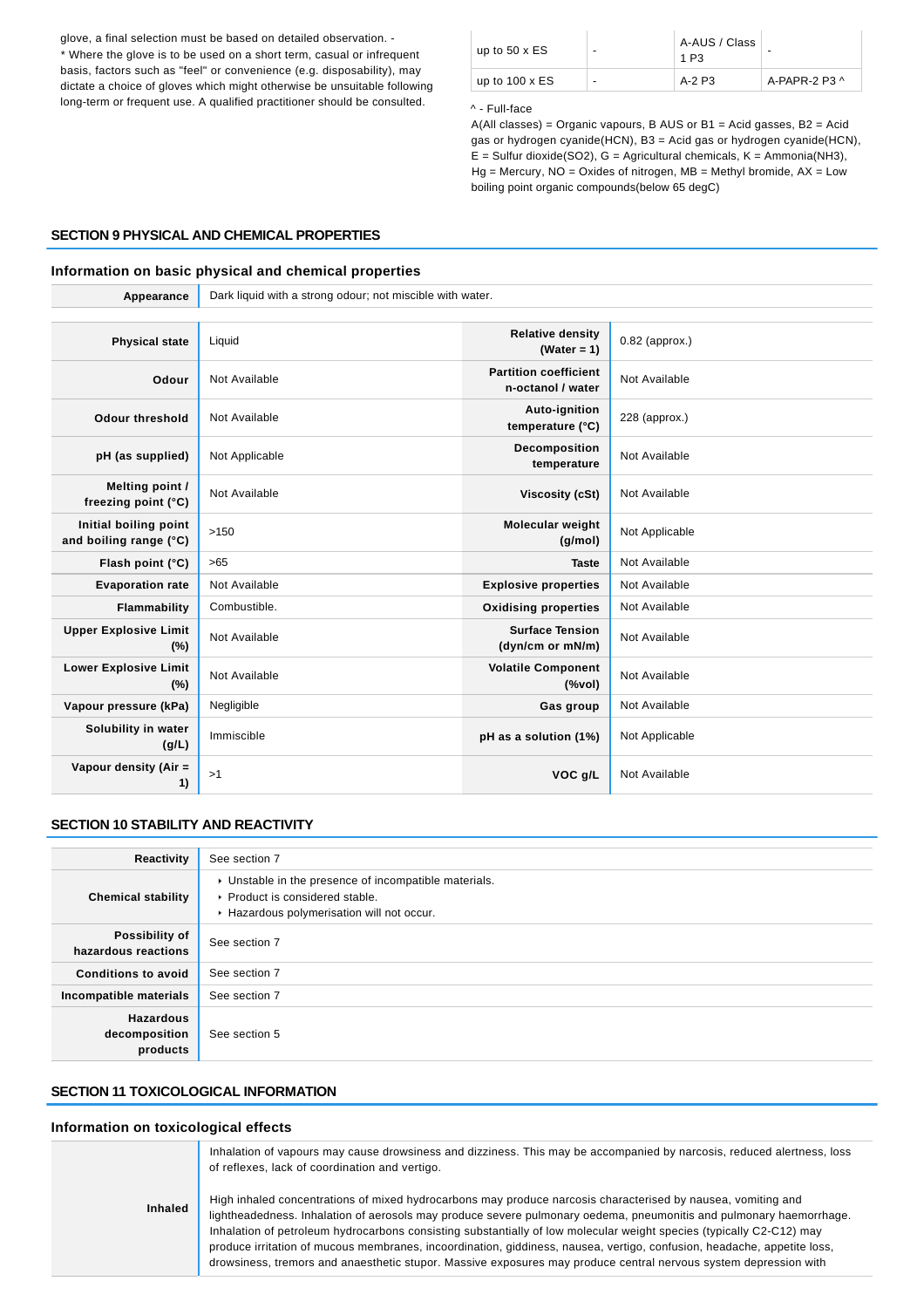|                         | convulsions. Although recovery following overexposure is generally complete, cerebral micro-haemorrhage of focal<br>post-inflammatory scarring may produce epileptiform seizures some months after the exposure. Pulmonary episodes may<br>include chemical pneumonitis with oedema and haemorrhage. The lighter hydrocarbons may produce kidney and neurotoxic<br>effects. Pulmonary irritancy increases with carbon chain length for paraffins and olefins. Alkenes produce pulmonary<br>oedema at high concentrations. Liquid paraffins may produce anaesthesia and depressant actions leading to weakness,<br>dizziness, slow and shallow respiration, unconsciousness, convulsions and death. C5-7 paraffins may also produce<br>polyneuropathy. Aromatic hydrocarbons accumulate in lipid rich tissues (typically the brain, spinal cord and peripheral nerves)<br>and may produce functional impairment manifested by nonspecific symptoms such as nausea, weakness, fatigue and<br>vertigo; severe exposures may produce inebriation or unconsciousness. Many of the petroleum hydrocarbons are cardiac<br>sensitisers and may cause ventricular fibrillations.<br>Central nervous system (CNS) depression may include nonspecific discomfort, symptoms of giddiness, headache,<br>dizziness, nausea, anaesthetic effects, slowed reaction time, slurred speech and may progress to unconsciousness. Serious<br>poisonings may result in respiratory depression and may be fatal.<br>Acute effects from inhalation of high concentrations of vapour are pulmonary irritation, including coughing, with nausea;<br>central nervous system depression - characterised by headache and dizziness, increased reaction time, fatigue and loss of<br>co-ordination<br>Exposure to white spirit, in a controlled inhalation study using volunteers either at rest or during exercise, (1000 or 2500<br>mg/m3 for 30 minutes) produced a linear relationship between alveolar and arterial concentrations of the individual solvent<br>components. Pulmonary absorption of the aliphatics ranged from 46-59%, whilst that of aromatic ranged from 58-70%.<br>Although systemic absorption was greater during exercise, the proportion of circulating aliphatic to aromatic components<br>decreased with increased activity. Exposure to 2500 - 5000 mg/m3 produces nausea and vertigo.                                        |                   |  |
|-------------------------|-------------------------------------------------------------------------------------------------------------------------------------------------------------------------------------------------------------------------------------------------------------------------------------------------------------------------------------------------------------------------------------------------------------------------------------------------------------------------------------------------------------------------------------------------------------------------------------------------------------------------------------------------------------------------------------------------------------------------------------------------------------------------------------------------------------------------------------------------------------------------------------------------------------------------------------------------------------------------------------------------------------------------------------------------------------------------------------------------------------------------------------------------------------------------------------------------------------------------------------------------------------------------------------------------------------------------------------------------------------------------------------------------------------------------------------------------------------------------------------------------------------------------------------------------------------------------------------------------------------------------------------------------------------------------------------------------------------------------------------------------------------------------------------------------------------------------------------------------------------------------------------------------------------------------------------------------------------------------------------------------------------------------------------------------------------------------------------------------------------------------------------------------------------------------------------------------------------------------------------------------------------------------------------------------------------------------------------------------------------------------------------------------------------------------------|-------------------|--|
| Ingestion               | Accidental ingestion of the material may be damaging to the health of the individual.<br>Ingestion of petroleum hydrocarbons may produce irritation of the pharynx, oesophagus, stomach and small intestine with<br>oedema and mucosal ulceration resulting; symptoms include a burning sensation in the mouth and throat. Large amounts<br>may produce narcosis with nausea and vomiting, weakness or dizziness, slow and shallow respiration, swelling of the<br>abdomen, unconsciousness and convulsions. Myocardial injury may produce arrhythmias, ventricular fibrillation and<br>electrocardiographic changes. Central nervous system depression may also occur. Light aromatic hydrocarbons produce a<br>warm, sharp, tingling sensation on contact with taste buds and may anaesthetise the tongue. Aspiration into the lungs may<br>produce coughing, gagging and a chemical pneumonitis with pulmonary oedema and haemorrhage.                                                                                                                                                                                                                                                                                                                                                                                                                                                                                                                                                                                                                                                                                                                                                                                                                                                                                                                                                                                                                                                                                                                                                                                                                                                                                                                                                                                                                                                                                     |                   |  |
| <b>Skin Contact</b>     | Repeated exposure may cause skin cracking, flaking or drying following normal handling and use.<br>Open cuts, abraded or irritated skin should not be exposed to this material<br>The material may accentuate any pre-existing dermatitis condition<br>Aromatic hydrocarbons may produce skin irritation, vasodilation with erythema and changes in endothelial cell permeability.<br>Systemic intoxication, resulting from contact with the light aromatics, is unlikely due to the slow rate of permeation.<br>Branching of the side chain appears to increase percutaneous absorption.                                                                                                                                                                                                                                                                                                                                                                                                                                                                                                                                                                                                                                                                                                                                                                                                                                                                                                                                                                                                                                                                                                                                                                                                                                                                                                                                                                                                                                                                                                                                                                                                                                                                                                                                                                                                                                     |                   |  |
| Eye                     | Petroleum hydrocarbons may produce pain after direct contact with the eyes. Slight, but transient disturbances of the corneal<br>epithelium may also result. The aromatic fraction may produce irritation and lachrymation.<br>Evidence exists, or practical experience predicts, that the material may cause severe eye irritation in a substantial number of<br>individuals and/or may produce significant ocular lesions which are present twenty-four hours or more after instillation into the<br>eye(s) of experimental animals. Eye contact may cause significant inflammation with pain. Corneal injury may occur;<br>permanent impairment of vision may result unless treatment is prompt and adequate. Repeated or prolonged exposure to<br>irritants may cause inflammation characterised by a temporary redness (similar to windburn) of the conjunctiva<br>(conjunctivitis); temporary impairment of vision and/or other transient eye damage/ulceration may occur.                                                                                                                                                                                                                                                                                                                                                                                                                                                                                                                                                                                                                                                                                                                                                                                                                                                                                                                                                                                                                                                                                                                                                                                                                                                                                                                                                                                                                                              |                   |  |
| Chronic                 | Prolonged or repeated skin contact may cause drying with cracking, irritation and possible dermatitis following.<br>Limited evidence suggests that repeated or long-term occupational exposure may produce cumulative health effects<br>involving organs or biochemical systems.<br>Repeated or prolonged exposure to mixed hydrocarbons may produce narcosis with dizziness, weakness, irritability,<br>concentration and/or memory loss, tremor in the fingers and tongue, vertigo, olfactory disorders, constriction of visual field,<br>paraesthesias of the extremities, weight loss and anaemia and degenerative changes in the liver and kidney. Chronic<br>exposure by petroleum workers, to the lighter hydrocarbons, has been associated with visual disturbances, damage to the<br>central nervous system, peripheral neuropathies (including numbness and paraesthesias), psychological and<br>neurophysiological deficits, bone marrow toxicities (including hypoplasia possibly due to benzene) and hepatic and renal<br>involvement. Chronic dermal exposure to petroleum hydrocarbons may result in defatting which produces localised<br>dermatoses. Surface cracking and erosion may also increase susceptibility to infection by microorganisms. One<br>epidemiological study of petroleum refinery workers has reported elevations in standard mortality ratios for skin cancer along<br>with a dose-response relationship indicating an association between routine workplace exposure to petroleum or one of its<br>constituents and skin cancer, particularly melanoma. Other studies have been unable to confirm this finding.<br>Follicular dermatitis may develop rapidly on repeated immersion of the hands and forearms in white spirits. A Belgian report,<br>produced in 1958, described sub-chronic toxicity amongst workers exposed to white spirit (83% paraffins, 17% aromatics)<br>over a 4 month period. These workers complained of nausea and vomiting and one developed aplastic anaemia; bone marrow<br>depression was confirmed. This employee died several months later as a result of septicaemia. Bone marrow depression,<br>associated with human exposure, might be explained by the presence of myelotoxic compounds, the most notable being<br>benzene.<br>Chronic solvent inhalation exposures may result in nervous system impairment and liver and blood changes. [PATTYS] |                   |  |
| <b>Nulon Engine Oil</b> | <b>TOXICITY</b>                                                                                                                                                                                                                                                                                                                                                                                                                                                                                                                                                                                                                                                                                                                                                                                                                                                                                                                                                                                                                                                                                                                                                                                                                                                                                                                                                                                                                                                                                                                                                                                                                                                                                                                                                                                                                                                                                                                                                                                                                                                                                                                                                                                                                                                                                                                                                                                                               | <b>IRRITATION</b> |  |
| Flush                   | Not Available                                                                                                                                                                                                                                                                                                                                                                                                                                                                                                                                                                                                                                                                                                                                                                                                                                                                                                                                                                                                                                                                                                                                                                                                                                                                                                                                                                                                                                                                                                                                                                                                                                                                                                                                                                                                                                                                                                                                                                                                                                                                                                                                                                                                                                                                                                                                                                                                                 | Not Available     |  |
| naphtha petroleum,      | <b>TOXICITY</b>                                                                                                                                                                                                                                                                                                                                                                                                                                                                                                                                                                                                                                                                                                                                                                                                                                                                                                                                                                                                                                                                                                                                                                                                                                                                                                                                                                                                                                                                                                                                                                                                                                                                                                                                                                                                                                                                                                                                                                                                                                                                                                                                                                                                                                                                                                                                                                                                               | <b>IRRITATION</b> |  |
| heavy,                  | Dermal (rabbit) LD50: >1900 mg/kg <sup>[1]</sup>                                                                                                                                                                                                                                                                                                                                                                                                                                                                                                                                                                                                                                                                                                                                                                                                                                                                                                                                                                                                                                                                                                                                                                                                                                                                                                                                                                                                                                                                                                                                                                                                                                                                                                                                                                                                                                                                                                                                                                                                                                                                                                                                                                                                                                                                                                                                                                              | Not Available     |  |

|  | heavy,            |
|--|-------------------|
|  | hydrodesulfurised |

Inhalation (rat) LC50: >1400 ppm/8H[2]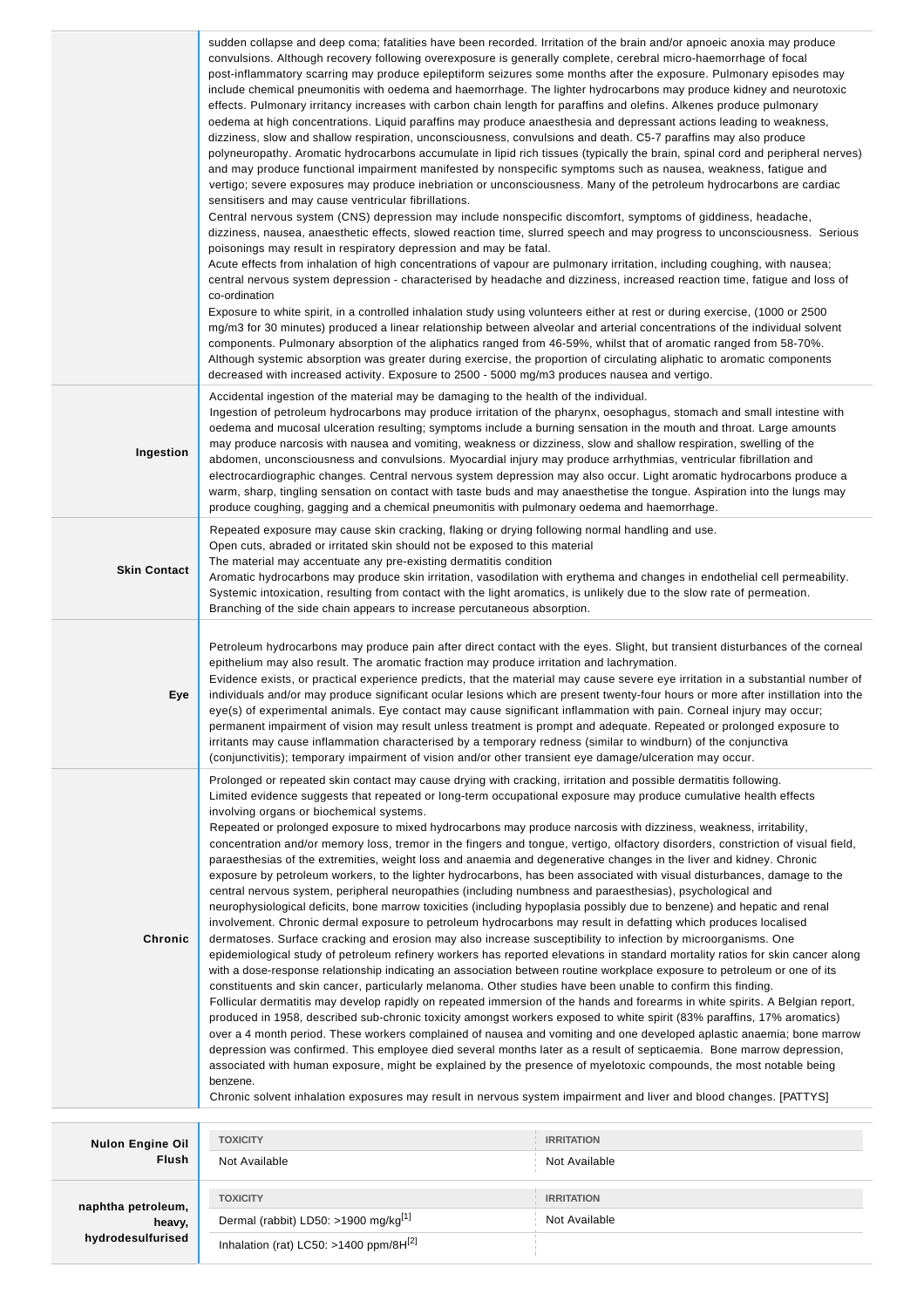|                                                                 | <b>TOXICITY</b>                                                                                                                                                                                                                                                                                                                                                                                                                                                                                                                                                                                                                                                                                                                                                                                                                                                                                                                                                                                                                                                                                                                                                                                                                                                                                                                                                                                                                                                                                                                                                                                                                                                                                                                                                                                                                                                                                                                                                                                                                                                                                                                                                                                                                                                                                                                                                                                                                                                                               | <b>IRRITATION</b>                       |                                                                                                                                                                                                                                                                                                                                                                                                                                                                                                                                                                                                                                                                                                                                                         |
|-----------------------------------------------------------------|-----------------------------------------------------------------------------------------------------------------------------------------------------------------------------------------------------------------------------------------------------------------------------------------------------------------------------------------------------------------------------------------------------------------------------------------------------------------------------------------------------------------------------------------------------------------------------------------------------------------------------------------------------------------------------------------------------------------------------------------------------------------------------------------------------------------------------------------------------------------------------------------------------------------------------------------------------------------------------------------------------------------------------------------------------------------------------------------------------------------------------------------------------------------------------------------------------------------------------------------------------------------------------------------------------------------------------------------------------------------------------------------------------------------------------------------------------------------------------------------------------------------------------------------------------------------------------------------------------------------------------------------------------------------------------------------------------------------------------------------------------------------------------------------------------------------------------------------------------------------------------------------------------------------------------------------------------------------------------------------------------------------------------------------------------------------------------------------------------------------------------------------------------------------------------------------------------------------------------------------------------------------------------------------------------------------------------------------------------------------------------------------------------------------------------------------------------------------------------------------------|-----------------------------------------|---------------------------------------------------------------------------------------------------------------------------------------------------------------------------------------------------------------------------------------------------------------------------------------------------------------------------------------------------------------------------------------------------------------------------------------------------------------------------------------------------------------------------------------------------------------------------------------------------------------------------------------------------------------------------------------------------------------------------------------------------------|
| solvent naphtha                                                 | dermal (rat) LD50: >2000 mg/kg[1]                                                                                                                                                                                                                                                                                                                                                                                                                                                                                                                                                                                                                                                                                                                                                                                                                                                                                                                                                                                                                                                                                                                                                                                                                                                                                                                                                                                                                                                                                                                                                                                                                                                                                                                                                                                                                                                                                                                                                                                                                                                                                                                                                                                                                                                                                                                                                                                                                                                             | [PETROFIN]                              |                                                                                                                                                                                                                                                                                                                                                                                                                                                                                                                                                                                                                                                                                                                                                         |
| petroleum, heavy                                                | Inhalation (rat) LC50: >0.59 mg/L/4 $H[2]$<br>Eye (rabbit): Irritating                                                                                                                                                                                                                                                                                                                                                                                                                                                                                                                                                                                                                                                                                                                                                                                                                                                                                                                                                                                                                                                                                                                                                                                                                                                                                                                                                                                                                                                                                                                                                                                                                                                                                                                                                                                                                                                                                                                                                                                                                                                                                                                                                                                                                                                                                                                                                                                                                        |                                         |                                                                                                                                                                                                                                                                                                                                                                                                                                                                                                                                                                                                                                                                                                                                                         |
| aromatic                                                        | Oral (rat) LD50: >2000 mg/kg <sup>[1]</sup>                                                                                                                                                                                                                                                                                                                                                                                                                                                                                                                                                                                                                                                                                                                                                                                                                                                                                                                                                                                                                                                                                                                                                                                                                                                                                                                                                                                                                                                                                                                                                                                                                                                                                                                                                                                                                                                                                                                                                                                                                                                                                                                                                                                                                                                                                                                                                                                                                                                   |                                         |                                                                                                                                                                                                                                                                                                                                                                                                                                                                                                                                                                                                                                                                                                                                                         |
|                                                                 | 1. Value obtained from Europe ECHA Registered Substances - Acute toxicity 2.* Value obtained from manufacturer's msds.                                                                                                                                                                                                                                                                                                                                                                                                                                                                                                                                                                                                                                                                                                                                                                                                                                                                                                                                                                                                                                                                                                                                                                                                                                                                                                                                                                                                                                                                                                                                                                                                                                                                                                                                                                                                                                                                                                                                                                                                                                                                                                                                                                                                                                                                                                                                                                        |                                         |                                                                                                                                                                                                                                                                                                                                                                                                                                                                                                                                                                                                                                                                                                                                                         |
| Legend:                                                         | Unless otherwise specified data extracted from RTECS - Register of Toxic Effect of chemical Substances                                                                                                                                                                                                                                                                                                                                                                                                                                                                                                                                                                                                                                                                                                                                                                                                                                                                                                                                                                                                                                                                                                                                                                                                                                                                                                                                                                                                                                                                                                                                                                                                                                                                                                                                                                                                                                                                                                                                                                                                                                                                                                                                                                                                                                                                                                                                                                                        |                                         |                                                                                                                                                                                                                                                                                                                                                                                                                                                                                                                                                                                                                                                                                                                                                         |
|                                                                 |                                                                                                                                                                                                                                                                                                                                                                                                                                                                                                                                                                                                                                                                                                                                                                                                                                                                                                                                                                                                                                                                                                                                                                                                                                                                                                                                                                                                                                                                                                                                                                                                                                                                                                                                                                                                                                                                                                                                                                                                                                                                                                                                                                                                                                                                                                                                                                                                                                                                                               |                                         |                                                                                                                                                                                                                                                                                                                                                                                                                                                                                                                                                                                                                                                                                                                                                         |
| <b>NAPHTHA PETROLEUM,</b><br>HEAVY,<br><b>HYDRODESULFURISED</b> | No significant acute toxicological data identified in literature search.<br>for petroleum:<br>metabolize to compounds which are neuropathic.<br>This product contains toluene. There are indications from animal studies that prolonged exposure to high concentrations<br>of toluene may lead to hearing loss.<br>This product contains ethyl benzene and naphthalene from which there is evidence of tumours in rodents<br>Carcinogenicity: Inhalation exposure to mice causes liver tumours, which are not considered relevant to humans.<br>Inhalation exposure to rats causes kidney tumours which are not considered relevant to humans.<br>wide variety of endpoints and give predominantly negative results. All in vivo studies in animals and recent studies in<br>exposed humans (e.g. petrol service station attendants) have shown negative results in mutagenicity assays.<br>Reproductive Toxicity: Repeated exposure of pregnant rats to high concentrations of toluene (around or exceeding<br>the foetus were observed.<br>Human Effects: Prolonged/ repeated contact may cause defatting of the skin which can lead to dermatitis and may<br>make the skin more susceptible to irritation and penetration by other materials.<br>Lifetime exposure of rodents to gasoline produces carcinogenicity although the relevance to humans has been<br>protein in hyaline droplets in the male (but not female) rat kidney. Such abnormal accumulation represents lysosomal<br>overload and leads to chronic renal tubular cell degeneration, accumulation of cell debris, mineralisation of renal<br>medullary tubules and necrosis. A sustained regenerative proliferation occurs in epithelial cells with subsequent<br>controls in male rats but not in females and, more importantly, not in humans.                                                                                                                                                                                                                                                                                                                                                                                                                                                                                                                                                                                                                                                                         |                                         | This product contains benzene which is known to cause acute myeloid leukaemia and n-hexane which has been shown to<br><b>Mutagenicity:</b> There is a large database of mutagenicity studies on gasoline and gasoline blending streams, which use a<br>1000 ppm) can cause developmental effects, such as lower birth weight and developmental neurotoxicity, on the foetus.<br>However, in a two-generation reproductive study in rats exposed to gasoline vapour condensate, no adverse effects on<br>questioned. Gasoline induces kidney cancer in male rats as a consequence of accumulation of the alpha2-microglobulin<br>neoplastic transformation with continued exposure. The alpha2-microglobulin is produced under the influence of hormonal |
| <b>SOLVENT NAPHTHA</b><br>PETROLEUM, HEAVY<br><b>AROMATIC</b>   | for petroleum:<br>This product contains benzene which is known to cause acute myeloid leukaemia and n-hexane which has been shown to<br>metabolize to compounds which are neuropathic.<br>This product contains toluene. There are indications from animal studies that prolonged exposure to high concentrations<br>of toluene may lead to hearing loss.<br>This product contains ethyl benzene and naphthalene from which there is evidence of tumours in rodents<br>Carcinogenicity: Inhalation exposure to mice causes liver tumours, which are not considered relevant to humans.<br>Inhalation exposure to rats causes kidney tumours which are not considered relevant to humans.<br>Mutagenicity: There is a large database of mutagenicity studies on gasoline and gasoline blending streams, which use a<br>wide variety of endpoints and give predominantly negative results. All in vivo studies in animals and recent studies in<br>exposed humans (e.g. petrol service station attendants) have shown negative results in mutagenicity assays.<br>Reproductive Toxicity: Repeated exposure of pregnant rats to high concentrations of toluene (around or exceeding<br>1000 ppm) can cause developmental effects, such as lower birth weight and developmental neurotoxicity, on the foetus.<br>However, in a two-generation reproductive study in rats exposed to gasoline vapour condensate, no adverse effects on<br>the foetus were observed.<br>Human Effects: Prolonged/ repeated contact may cause defatting of the skin which can lead to dermatitis and may<br>make the skin more susceptible to irritation and penetration by other materials.<br>Lifetime exposure of rodents to gasoline produces carcinogenicity although the relevance to humans has been<br>questioned. Gasoline induces kidney cancer in male rats as a consequence of accumulation of the alpha2-microglobulin<br>protein in hyaline droplets in the male (but not female) rat kidney. Such abnormal accumulation represents lysosomal<br>overload and leads to chronic renal tubular cell degeneration, accumulation of cell debris, mineralisation of renal<br>medullary tubules and necrosis. A sustained regenerative proliferation occurs in epithelial cells with subsequent<br>neoplastic transformation with continued exposure. The alpha2-microglobulin is produced under the influence of hormonal<br>controls in male rats but not in females and, more importantly, not in humans. |                                         |                                                                                                                                                                                                                                                                                                                                                                                                                                                                                                                                                                                                                                                                                                                                                         |
| <b>Acute Toxicity</b>                                           | $\circ$                                                                                                                                                                                                                                                                                                                                                                                                                                                                                                                                                                                                                                                                                                                                                                                                                                                                                                                                                                                                                                                                                                                                                                                                                                                                                                                                                                                                                                                                                                                                                                                                                                                                                                                                                                                                                                                                                                                                                                                                                                                                                                                                                                                                                                                                                                                                                                                                                                                                                       | Carcinogenicity                         | $\circ$                                                                                                                                                                                                                                                                                                                                                                                                                                                                                                                                                                                                                                                                                                                                                 |
| Skin<br><b>Irritation/Corrosion</b>                             | O                                                                                                                                                                                                                                                                                                                                                                                                                                                                                                                                                                                                                                                                                                                                                                                                                                                                                                                                                                                                                                                                                                                                                                                                                                                                                                                                                                                                                                                                                                                                                                                                                                                                                                                                                                                                                                                                                                                                                                                                                                                                                                                                                                                                                                                                                                                                                                                                                                                                                             | <b>Reproductivity</b>                   | $\circ$                                                                                                                                                                                                                                                                                                                                                                                                                                                                                                                                                                                                                                                                                                                                                 |
| <b>Serious Eye</b><br>Damage/Irritation                         | ⊙                                                                                                                                                                                                                                                                                                                                                                                                                                                                                                                                                                                                                                                                                                                                                                                                                                                                                                                                                                                                                                                                                                                                                                                                                                                                                                                                                                                                                                                                                                                                                                                                                                                                                                                                                                                                                                                                                                                                                                                                                                                                                                                                                                                                                                                                                                                                                                                                                                                                                             | <b>STOT - Single</b><br><b>Exposure</b> | ✔                                                                                                                                                                                                                                                                                                                                                                                                                                                                                                                                                                                                                                                                                                                                                       |
| <b>Respiratory or Skin</b><br>concitication                     | $\circlearrowright$                                                                                                                                                                                                                                                                                                                                                                                                                                                                                                                                                                                                                                                                                                                                                                                                                                                                                                                                                                                                                                                                                                                                                                                                                                                                                                                                                                                                                                                                                                                                                                                                                                                                                                                                                                                                                                                                                                                                                                                                                                                                                                                                                                                                                                                                                                                                                                                                                                                                           | <b>STOT - Repeated</b><br>Evnosuro      | $\odot$                                                                                                                                                                                                                                                                                                                                                                                                                                                                                                                                                                                                                                                                                                                                                 |

**Mutagenicity Aspiration Hazard** 

**Exposure**

 $\checkmark$ 

**sensitisation**

**Legend:** ◆ - Data required to make classification available – Data available but does not fill the criteria for classification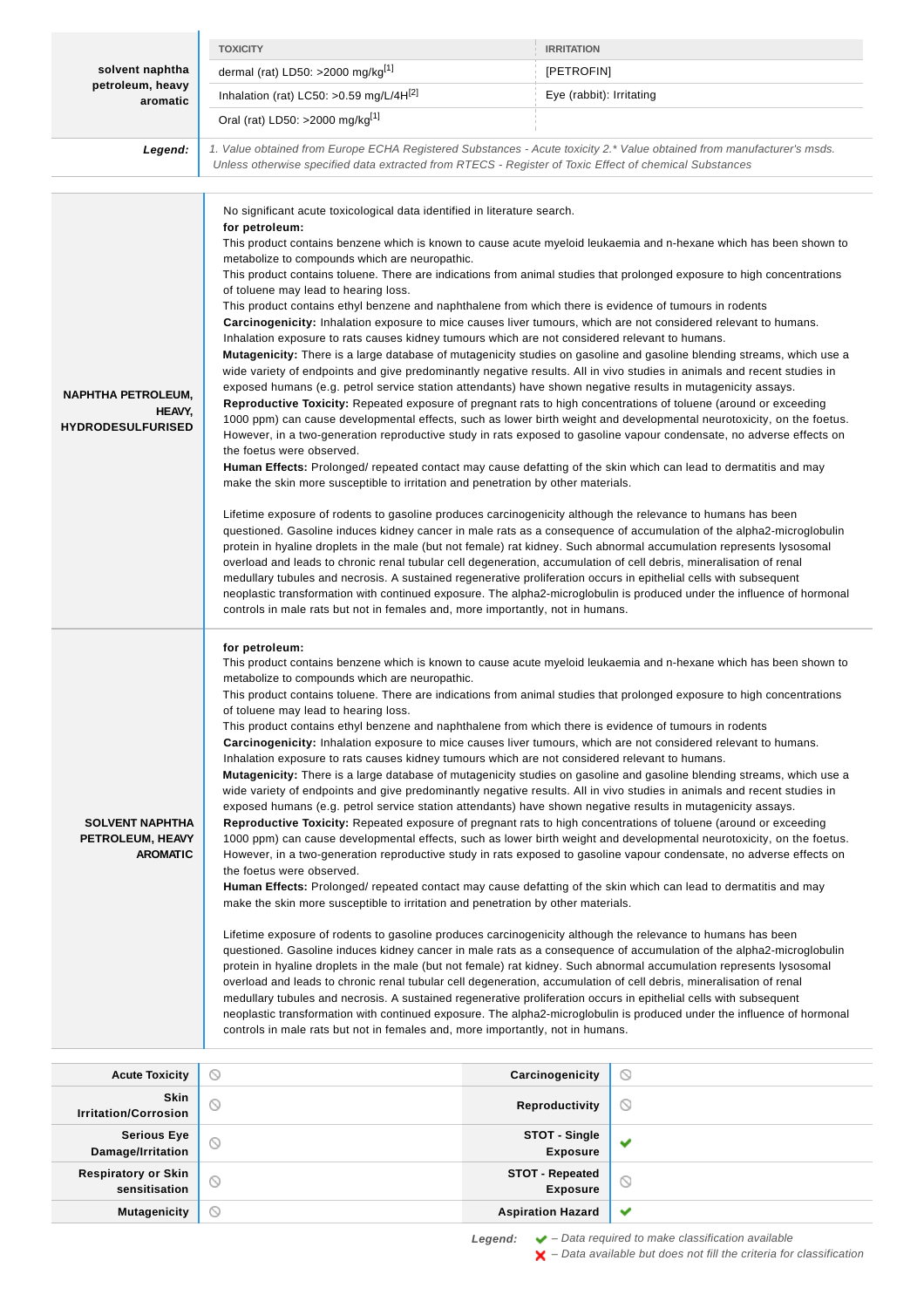#### **SECTION 12 ECOLOGICAL INFORMATION**

### **Toxicity**

### **NOT AVAILABLE**

| Ingredient                                        | Endpoint      | <b>Test Duration</b> | <b>Effect</b> | Value         | <b>Species</b> | <b>BCF</b>    |
|---------------------------------------------------|---------------|----------------------|---------------|---------------|----------------|---------------|
| naphtha petroleum,<br>heavy,<br>hydrodesulfurised | Not Available | Not Available        | Not Available | Not Available | Not Available  | Not Available |
| solvent naphtha<br>petroleum, heavy<br>aromatic   | Not Available | Not Available        | Not Available | Not Available | Not Available  | Not Available |

Toxic to aquatic organisms, may cause long-term adverse effects in the aquatic environment. **DO NOT** discharge into sewer or waterways.

### **Persistence and degradability**

| Ingredient | Persistence: Water/Soil               | <b>Persistence: Air</b>               |  |
|------------|---------------------------------------|---------------------------------------|--|
|            | No Data available for all ingredients | No Data available for all ingredients |  |

### **Bioaccumulative potential**

| solvent naphtha<br>petroleum, heavy<br>LOW (BCF = $159$ )<br>aromatic | Ingredient | <b>Bioaccumulation</b> |
|-----------------------------------------------------------------------|------------|------------------------|
|                                                                       |            |                        |

### **Mobility in soil**

| Ingredient | <b>Mobility</b>                       |
|------------|---------------------------------------|
|            | No Data available for all ingredients |

### **SECTION 13 DISPOSAL CONSIDERATIONS**

#### **Waste treatment methods**

| <b>Product / Packaging</b><br>disposal | Legislation addressing waste disposal requirements may differ by country, state and/ or territory. Each user must refer to<br>laws operating in their area. In some areas, certain wastes must be tracked.<br>A Hierarchy of Controls seems to be common - the user should investigate:<br>▶ Reduction<br>$\triangleright$ Reuse<br>$\triangleright$ Recycling<br>▶ Disposal (if all else fails)<br>This material may be recycled if unused, or if it has not been contaminated so as to make it unsuitable for its intended use.<br>If it has been contaminated, it may be possible to reclaim the product by filtration, distillation or some other means. Shelf life<br>considerations should also be applied in making decisions of this type. Note that properties of a material may change in use,<br>and recycling or reuse may not always be appropriate.<br>DO NOT allow wash water from cleaning or process equipment to enter drains.<br>It may be necessary to collect all wash water for treatment before disposal.<br>In all cases disposal to sewer may be subject to local laws and regulations and these should be considered first.<br>• Where in doubt contact the responsible authority.<br>► Recycle wherever possible or consult manufacturer for recycling options.<br>Consult State Land Waste Authority for disposal.<br>▶ Bury or incinerate residue at an approved site.<br>► Recycle containers if possible, or dispose of in an authorised landfill. |
|----------------------------------------|-----------------------------------------------------------------------------------------------------------------------------------------------------------------------------------------------------------------------------------------------------------------------------------------------------------------------------------------------------------------------------------------------------------------------------------------------------------------------------------------------------------------------------------------------------------------------------------------------------------------------------------------------------------------------------------------------------------------------------------------------------------------------------------------------------------------------------------------------------------------------------------------------------------------------------------------------------------------------------------------------------------------------------------------------------------------------------------------------------------------------------------------------------------------------------------------------------------------------------------------------------------------------------------------------------------------------------------------------------------------------------------------------------------------------------------------------------------------------------------|
|----------------------------------------|-----------------------------------------------------------------------------------------------------------------------------------------------------------------------------------------------------------------------------------------------------------------------------------------------------------------------------------------------------------------------------------------------------------------------------------------------------------------------------------------------------------------------------------------------------------------------------------------------------------------------------------------------------------------------------------------------------------------------------------------------------------------------------------------------------------------------------------------------------------------------------------------------------------------------------------------------------------------------------------------------------------------------------------------------------------------------------------------------------------------------------------------------------------------------------------------------------------------------------------------------------------------------------------------------------------------------------------------------------------------------------------------------------------------------------------------------------------------------------------|

#### **SECTION 14 TRANSPORT INFORMATION**

| <b>Labels Required</b>      |                                                       |
|-----------------------------|-------------------------------------------------------|
|                             | MISCELLANEOUS<br>DANGEROUS<br>GOODS<br>$\overline{9}$ |
| <b>Marine Pollutant</b>     | <b>NO</b>                                             |
| <b>HAZCHEM</b>              | $-3Z$                                                 |
| <b>Land transport (ADG)</b> |                                                       |
| <b>UN number</b>            | 3082                                                  |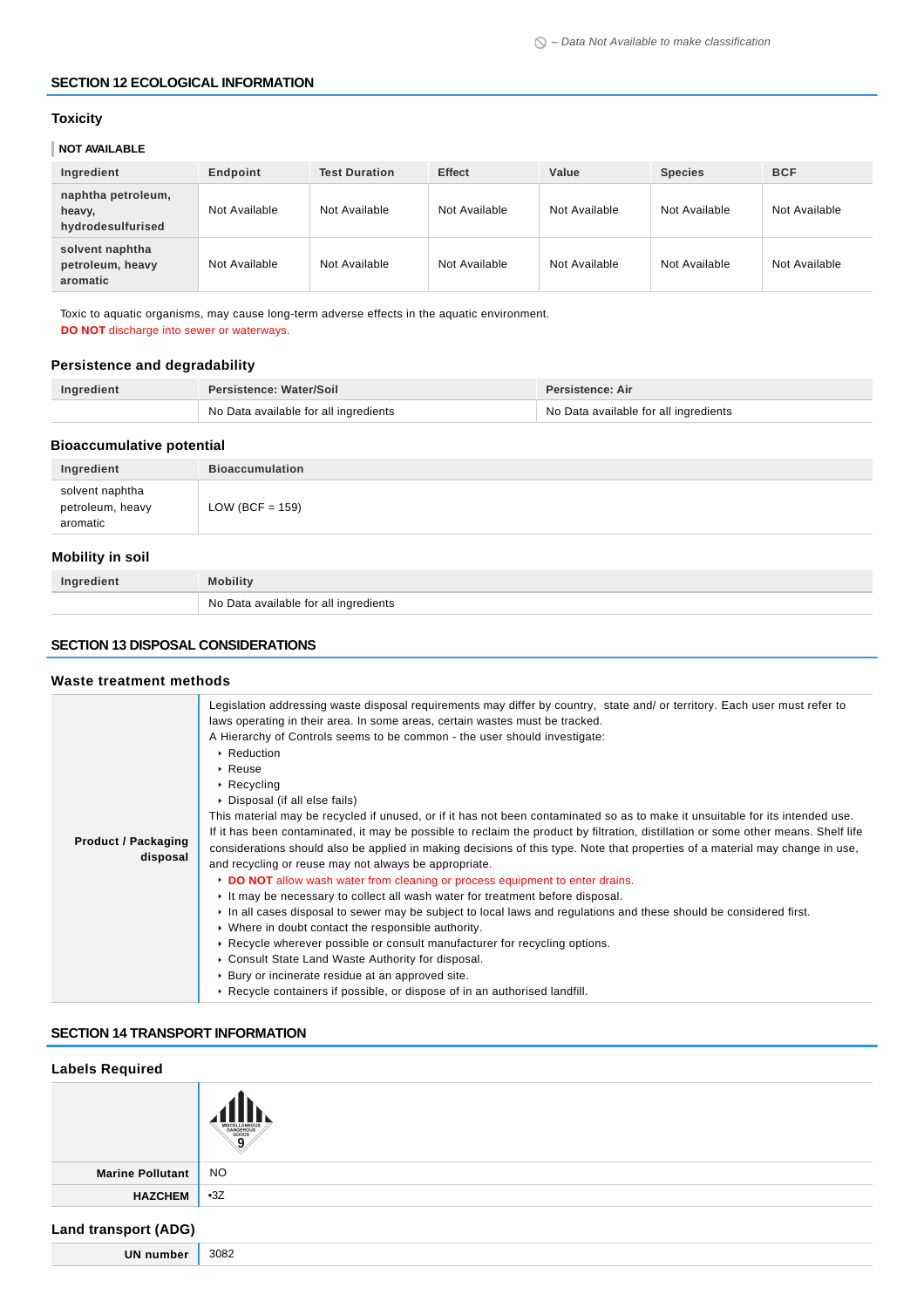| Packing group                          | $\mathbf{H}$                                                                                               |
|----------------------------------------|------------------------------------------------------------------------------------------------------------|
| <b>UN proper shipping</b><br>name      | ENVIRONMENTALLY HAZARDOUS SUBSTANCE, LIQUID, N.O.S. (contains naphtha petroleum, heavy, hydrodesulfurised) |
| <b>Environmental hazard</b>            | No relevant data                                                                                           |
| <b>Transport hazard</b><br>class(es)   | Class<br>9<br>Subrisk<br>Not Applicable                                                                    |
| <b>Special precautions</b><br>for user | Special provisions<br>179 274 331 335 AU01<br>Limited quantity<br>5L                                       |

Environmentally Hazardous Substances meeting the descriptions of UN 3077 or UN 3082 are not subject to this Code when transported by road or rail in;

(a) packagings; (b) IBCs; or

(c) any other receptacle not exceeding 500 kg(L).

- Australian Special Provisions (SP AU01) - ADG Code 7th Ed.

### **Air transport (ICAO-IATA / DGR)**

| <b>UN</b> number                       | 3082                                                                                                                                                                                                                                                                                        |                           |                                                                  |  |
|----------------------------------------|---------------------------------------------------------------------------------------------------------------------------------------------------------------------------------------------------------------------------------------------------------------------------------------------|---------------------------|------------------------------------------------------------------|--|
| Packing group                          | $\mathbf{III}$                                                                                                                                                                                                                                                                              |                           |                                                                  |  |
| UN proper shipping<br>name             | Environmentally hazardous substance, liquid, n.o.s. * (contains naphtha petroleum, heavy, hydrodesulfurised)                                                                                                                                                                                |                           |                                                                  |  |
| <b>Environmental hazard</b>            | No relevant data                                                                                                                                                                                                                                                                            |                           |                                                                  |  |
| <b>Transport hazard</b><br>class(es)   | <b>ICAO/IATA Class</b><br>ICAO / IATA Subrisk<br><b>ERG Code</b>                                                                                                                                                                                                                            | 9<br>Not Applicable<br>9L |                                                                  |  |
| <b>Special precautions</b><br>for user | Special provisions<br>Cargo Only Packing Instructions<br>Cargo Only Maximum Qty / Pack<br>Passenger and Cargo Packing Instructions<br>Passenger and Cargo Maximum Qty / Pack<br>Passenger and Cargo Limited Quantity Packing Instructions<br>Passenger and Cargo Limited Maximum Qty / Pack |                           | A97 A158 A197<br>964<br>450 L<br>964<br>450 L<br>Y964<br>30 kg G |  |

### **Sea transport (IMDG-Code / GGVSee)**

| UN number                              | 3082                                                                 |                                                                                                            |  |
|----------------------------------------|----------------------------------------------------------------------|------------------------------------------------------------------------------------------------------------|--|
| Packing group                          | Ш                                                                    |                                                                                                            |  |
| UN proper shipping<br>name             |                                                                      | ENVIRONMENTALLY HAZARDOUS SUBSTANCE, LIQUID, N.O.S. (contains naphtha petroleum, heavy, hydrodesulfurised) |  |
| <b>Environmental hazard</b>            | Not Applicable                                                       |                                                                                                            |  |
| <b>Transport hazard</b><br>class(es)   | <b>IMDG Class</b><br>9<br><b>IMDG Subrisk</b><br>Not Applicable      |                                                                                                            |  |
| <b>Special precautions</b><br>for user | <b>EMS Number</b><br>Special provisions<br><b>Limited Quantities</b> | $F-A$ , S-F<br>274 335<br>5 L                                                                              |  |

### **Transport in bulk according to Annex II of MARPOL 73 / 78 and the IBC code**

| <b>Source</b>                                                                                      | Ingredient                                  | <b>Pollution Category</b> |
|----------------------------------------------------------------------------------------------------|---------------------------------------------|---------------------------|
| IMO MARPOL 73/78<br>(Annex II) - List of<br>Noxious Liquid<br>Substances Carried in<br><b>Bulk</b> | naphtha petroleum, heavy, hydrodesulfurised | $\sqrt{}$                 |

### **SECTION 15 REGULATORY INFORMATION**

**Safety, health and environmental regulations / legislation specific for the substance or mixture**

**NAPHTHA PETROLEUM, HEAVY, HYDRODESULFURISED(64742-82-1) IS FOUND ON THE FOLLOWING REGULATORY LISTS**